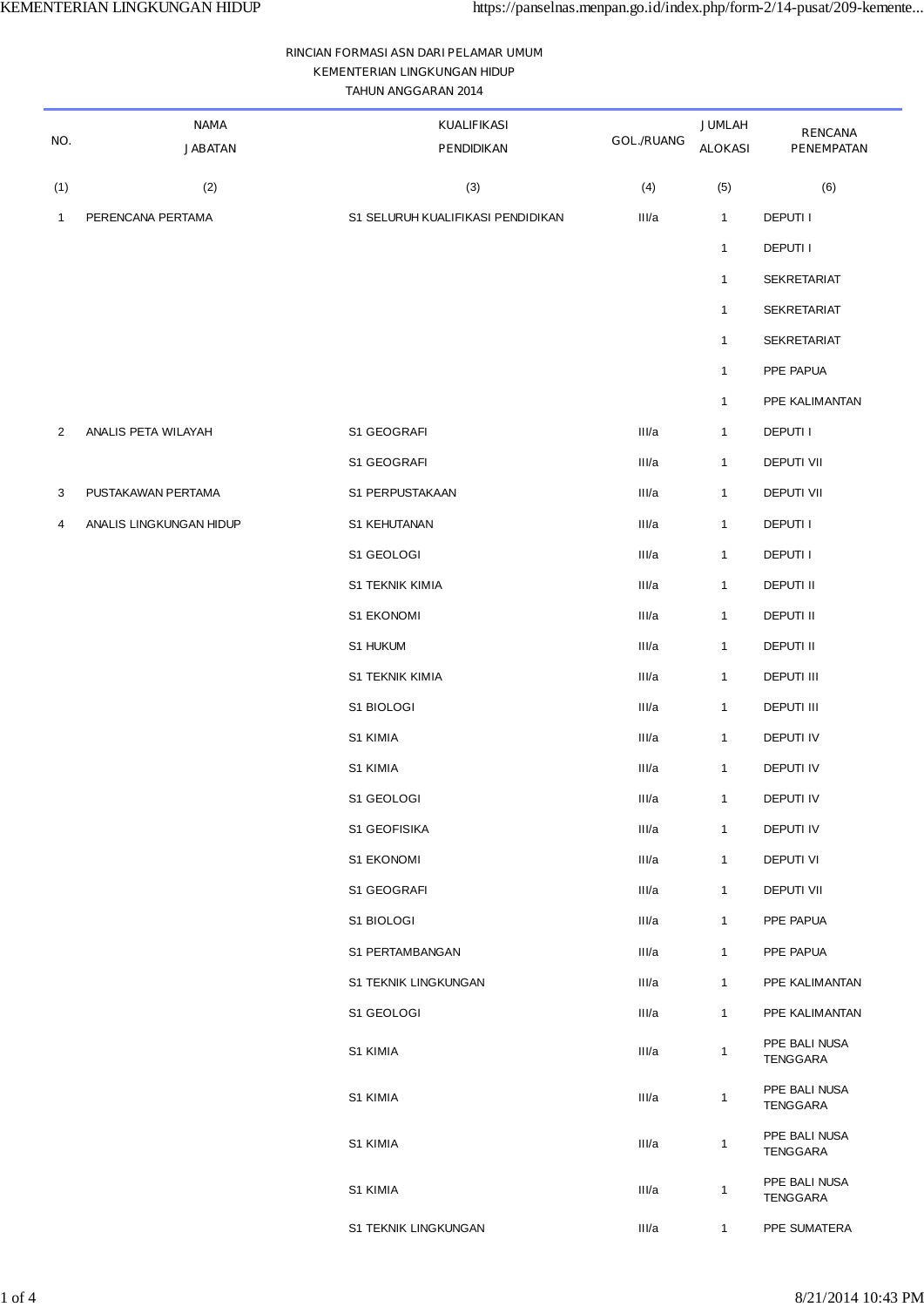|                   |                                                | S1 BIOLOGI                                          | III/a | $\mathbf{1}$ | PPE SULAWESI DAN<br><b>MALUKU</b> |
|-------------------|------------------------------------------------|-----------------------------------------------------|-------|--------------|-----------------------------------|
| 5                 | ANALIS KEBIJAKAN PERTAMA                       | S2 EKONOMI SUMBER DAYA DAN<br>LINGKUNGAN            | II/b  | $\mathbf{1}$ | <b>DEPUTII</b>                    |
|                   |                                                | S2 TEKNIK LINGKUNGAN                                | II/b  | $\mathbf{1}$ | <b>DEPUTI III</b>                 |
|                   |                                                | S2 ILMU LINGKUNGAN                                  | II/b  | $\mathbf{1}$ | DEPUTI VI                         |
|                   |                                                | S2 TEKNIK GEODESI                                   | III/b | $\mathbf{1}$ | <b>DEPUTII</b>                    |
| 6                 | <b>AUDITOR PERTAMA</b>                         | S1 EKONOMI AKUNTANSI                                | III/a | $\mathbf{1}$ | <b>INSPEKTORAT</b>                |
|                   |                                                | S1 EKONOMI AKUNTANSI                                | III/a | $\mathbf{1}$ | <b>INSPEKTORAT</b>                |
|                   |                                                | S1 ADMINISTRASI NEGARA                              | III/a | $\mathbf{1}$ | <b>INSPEKTORAT</b>                |
|                   |                                                | <b>S1 STATISTIK</b>                                 | III/a | $\mathbf{1}$ | <b>INSPEKTORAT</b>                |
|                   |                                                | S1 HUKUM                                            | III/a | $\mathbf{1}$ | <b>INSPEKTORAT</b>                |
| $\overline{7}$    | PENGAWAS LINGKUNGAN HIDUP PERTAMA              | S3 KEHUTANAN                                        | III/c | $\mathbf{1}$ | PPE PAPUA                         |
|                   |                                                | S1 HUKUM TATA NEGARA                                | III/a | $\mathbf{1}$ | DEPUTI II                         |
|                   |                                                | S1 GEOLOGI                                          | III/a | $\mathbf{1}$ | <b>DEPUTI II</b>                  |
|                   |                                                | S1 HIDROLOGI                                        | III/a | $\mathbf{1}$ | <b>DEPUTI II</b>                  |
|                   |                                                | S1 BIOLOGI                                          | III/a | $\mathbf{1}$ | DEPUTI IV                         |
|                   |                                                | S1 TEKNIK LINGKUNGAN                                | III/a | 1            | DEPUTI IV                         |
|                   |                                                | <b>S1 TEKNIK KIMIA</b>                              | III/a | $\mathbf{1}$ | DEPUTI IV                         |
|                   |                                                | S1 BIOLOGI                                          | III/a | $\mathbf{1}$ | DEPUTI IV                         |
|                   |                                                | S1 HIDROLOGI                                        | III/a | 1            | DEPUTI V                          |
|                   |                                                | S1 KEHUTANAN                                        | III/a | $\mathbf{1}$ | <b>DEPUTIV</b>                    |
| 8                 | <b>ANALIS HUKUM</b>                            | S1 HUKUM                                            | III/a | $\mathbf{1}$ | <b>DEPUTIV</b>                    |
|                   |                                                | S1 HUKUM                                            | III/a | $\mathbf{1}$ | <b>DEPUTIV</b>                    |
|                   |                                                | S1 HUKUM                                            | III/a | $\mathbf{1}$ | PPE PAPUA                         |
|                   |                                                | S1 HUKUM                                            | III/a | $\mathbf{1}$ | PPE SULAWESI<br><b>MALUKU</b>     |
| 9                 | PENGENDALI DAMPAK LINGKUNGAN<br><b>PERTAMA</b> | <b>S1 TOKSIKOLOGI</b>                               | III/a | $\mathbf{1}$ | DEPUTI VII                        |
| 10                | ANALIS KONSERVASI KAWASAN                      | S1 TEKNIK LINGKUNGAN                                | II/a  | $\mathbf{1}$ | <b>DEPUTI III</b>                 |
|                   |                                                | S1 PERTANIAN                                        | III/a | $\mathbf{1}$ | <b>DEPUTI III</b>                 |
|                   |                                                | S1 KELAUTAN                                         | III/a | $\mathbf{1}$ | <b>DEPUTI III</b>                 |
|                   |                                                | S1 KEHUTANAN                                        | III/a | $\mathbf{1}$ | PPE KALIMANTAN                    |
|                   |                                                | <b>S1 TEKNIK SIPIL</b>                              | III/a | $\mathbf{1}$ | PPE KALIMANTAN                    |
|                   |                                                | S1 PERTANIAN                                        | III/a | $\mathbf{1}$ | PPE KALIMANTAN                    |
|                   |                                                | S1 KEHUTANAN                                        | II/a  | $\mathbf{1}$ | PPE SUMATERA                      |
| 11                | ANALIS PENGEMBANGAN SISTEM<br><b>INFORMASI</b> | S1 SISTEM INFORMASI/MANAJEMEN<br><b>INFORMATIKA</b> | III/a | $\mathbf{1}$ | DEPUTI VI                         |
| $12 \overline{ }$ | PENGELOLA DATABASE                             | S1 TEKNIK KOMPUTER/SISTEM KOMPUTER                  | II/a  | $\mathbf{1}$ | <b>BIRO PKLN</b>                  |
|                   |                                                | S1 SISTEM INFORMASI/MANAJEMEN<br><b>INFORMATIKA</b> | III/a | $\mathbf{1}$ | PPE KALIMANTAN                    |
| 13                | ANALIS SISTEM JARINGAN DAN INFORMASI           | S1 TEKNIK KOMPUTER/SISTEM KOMPUTER                  | II/a  | $\mathbf{1}$ | <b>DEPUTI VII</b>                 |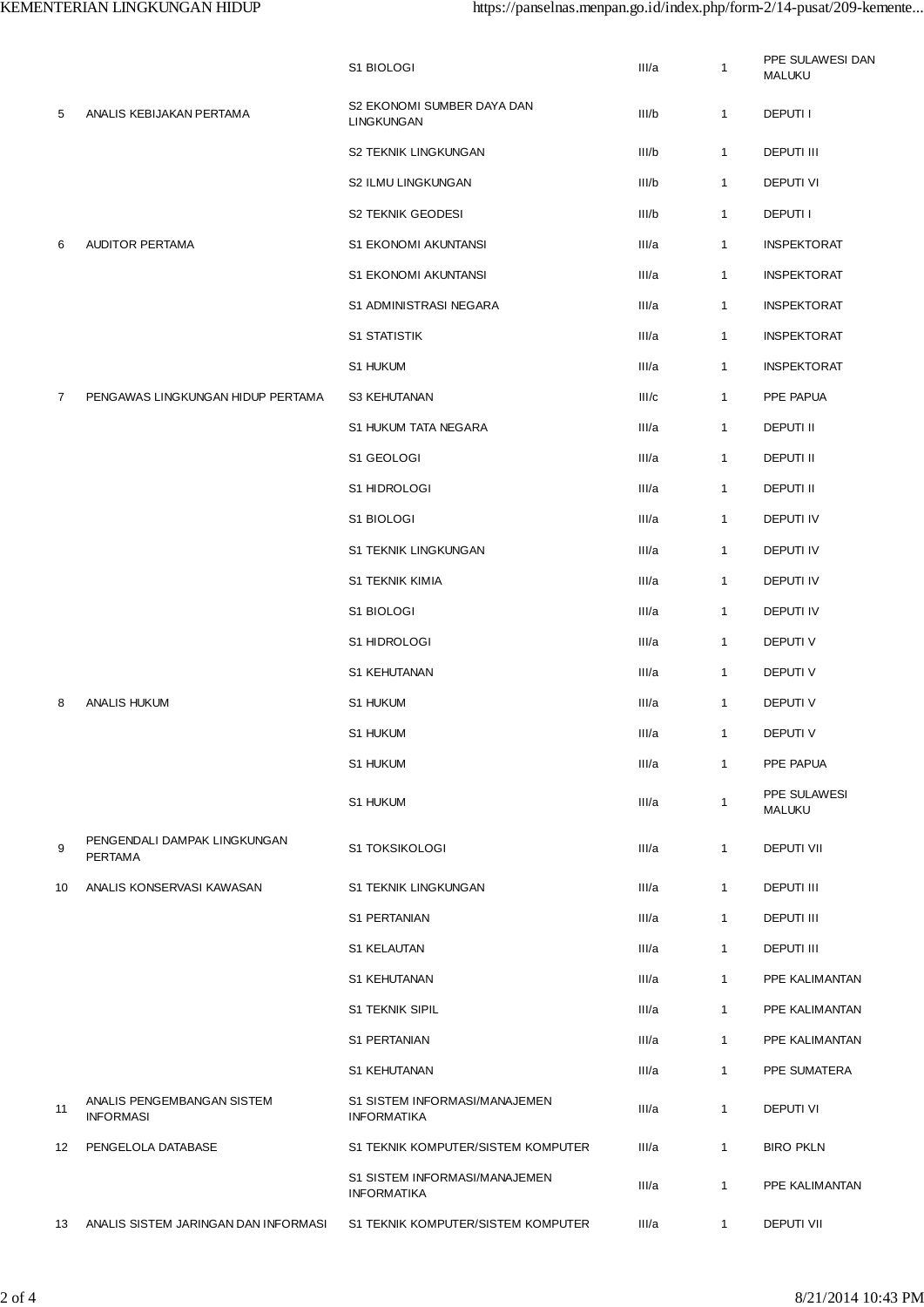|    |                                                       | S1 ILMU KOMPUTER/TEKNIK INFORMATIKA                 | II/a  | $\mathbf{1}$ | <b>DEPUTI VII</b>             |
|----|-------------------------------------------------------|-----------------------------------------------------|-------|--------------|-------------------------------|
| 14 | PENGELOLA DAN PEMELIHARA PIRANTI TI                   | S1 TEKNIK INFORMATIKA/ILMU KOMPUTER                 | II/a  | $\mathbf{1}$ | PPE SUMATERA                  |
| 15 | ANALIS DATA DAN INFORMASI                             | S1 SISTEM INFORMASI/MANAJEMEN<br><b>INFORMATIKA</b> | II/a  | $\mathbf{1}$ | <b>SEKRETARIAT</b>            |
|    |                                                       | S1 TEKNIK INFORMATIKA/ILMU KOMPUTER                 | II/a  | $\mathbf{1}$ | <b>SEKRETARIAT</b>            |
|    |                                                       | S1 TEKNIK INFORMATIKA/ILMU KOMPUTER                 | II/a  | $\mathbf{1}$ | PPE SULAWESI<br><b>MALUKU</b> |
|    |                                                       | S1 TEKNIK INFORMATIKA/ILMU KOMPUTER                 | III/a | $\mathbf{1}$ | DEPUTI VII                    |
| 16 | ANALIS PENGADUAN MASYARAKAT                           | S1 HUBUNGAN INTERNASIONAL                           | II/a  | $\mathbf{1}$ | DEPUTI V                      |
|    |                                                       | <b>S1 KOMUNIKASI</b>                                | III/a | $\mathbf{1}$ | DEPUTI V                      |
| 17 | PENYULUH LINGKUNGAN HIDUP                             | S1 PSIKOLOGI                                        | II/a  | $\mathbf{1}$ | <b>DEPUTI VI</b>              |
|    |                                                       | S1 PENDIDIKAN BIMBINGAN PENYULUHAN<br>MASYARAKAT    | III/a | $\mathbf{1}$ | DEPUTI VI                     |
|    |                                                       | S1 KESEHATAN MASYARAKAT                             | III/a | $\mathbf{1}$ | PPE PAPUA                     |
|    |                                                       | S1 HUKUM                                            | II/a  | $\mathbf{1}$ | PPE JAWA                      |
| 18 | ANALIS PEMBERDAYAAN MASYARAKAT                        | S1 HUKUM                                            | III/a | $\mathbf{1}$ | <b>DEPUTI VI</b>              |
| 19 | ANALIS BAHASA DAN SASTRA                              | S1 SASTRA INGGRIS                                   | III/a | $\mathbf{1}$ | <b>BIRO PKLN</b>              |
|    |                                                       | S1 SASTRA INGGRIS                                   | III/a | $\mathbf{1}$ | PPE PAPUA                     |
| 20 | <b>ANALIS IKLIM</b>                                   | S1 GEOLOGI                                          | III/a | $\mathbf{1}$ | <b>DEPUTI III</b>             |
| 21 | PEMERIKSA ANGGARAN                                    | S1 EKONOMI MANAJEMEN                                | III/a | $\mathbf{1}$ | DEPUTI VII                    |
| 22 | ANALIS SDM APARATUR                                   | S1 HUKUM                                            | III/a | $\mathbf{1}$ | DEPUTI VII                    |
| 23 | ANALIS DIKLAT                                         | S1 ADMINISTRASI NEGARA                              | III/a | $\mathbf{1}$ | DEPUTI VII                    |
| 24 | ANALIS LAYANAN UMUM                                   | <b>S1 KOMUNIKASI</b>                                | III/a | $\mathbf{1}$ | <b>DEPUTI VII</b>             |
| 25 | ANALIS PROGRAM DAN PERENCANAAN                        | S1 HUKUM                                            | II/a  | $\mathbf{1}$ | PPE BALI NUSRA                |
|    |                                                       | S1 EKONOMI MANAJEMEN                                | III/a |              | <b>SEKRETARIAT</b>            |
|    |                                                       | S1 HUKUM                                            | III/a | $\mathbf{1}$ | PPE JAWA                      |
| 26 | ANALIS PERENCANAAN SDM                                | S1 EKONOMI MANAJEMEN                                | III/a | $\mathbf{1}$ | <b>SEKRETARIAT</b>            |
| 27 | ANALIS 'KONSERVASI AIR DAN LINGKUNGAN<br><b>HIDUP</b> | S1 TEKNIK SIPIL                                     | III/a | $\mathbf{1}$ | PPE JAWA                      |
|    |                                                       | S1 KELAUTAN                                         | III/a | $\mathbf{1}$ | PPE KALIMANTAN                |
|    |                                                       | S1 KELAUTAN                                         | III/a | $\mathbf{1}$ | PPE PAPUA                     |
| 28 | ANALIS KEUANGAN                                       | S1 AKUNTANSI                                        | III/a | $\mathbf{1}$ | PPE JAWA                      |
|    |                                                       | S1 EKONOMI MANAJEMEN                                | III/a | $\mathbf{1}$ | PPE KALIMANTAN                |
|    |                                                       | S1 EKONOMI AKUNTANSI                                | III/a | $\mathbf{1}$ | PPE PAPUA                     |
|    |                                                       | S1 MATEMATIKA                                       | III/a | $\mathbf{1}$ | <b>SEKRETARIAT</b>            |
|    |                                                       | S1 EKONOMI AKUNTANSI                                | III/a | $\mathbf{1}$ | <b>SEKRETARIAT</b>            |
| 29 | ANALIS KETENAGALISTRIKAN                              | <b>S1 TEKNIK ELEKTRO</b>                            | III/a | $\mathbf{1}$ | <b>SEKRETARIAT</b>            |
| 30 | ANALIS PENGELOLA BMN                                  | S1 EKONOMI MANAJEMEN                                | III/a | $\mathbf{1}$ | PPE JAWA                      |
|    |                                                       | S1 TEKNIK INDUSTRI                                  | III/a | $\mathbf{1}$ | <b>SEKRETARIAT</b>            |
| 31 | PENGELOLA DOKUMEN PERIZINAN                           | D3 AGROBISNIS PERTANIAN                             | II/c  | $\mathbf{1}$ | DEPUTI V                      |
| 32 | <b>SEKRETARIS</b>                                     | D3 SEKRETARIS                                       | II/c  | $\mathbf{1}$ | DEPUTI VII                    |